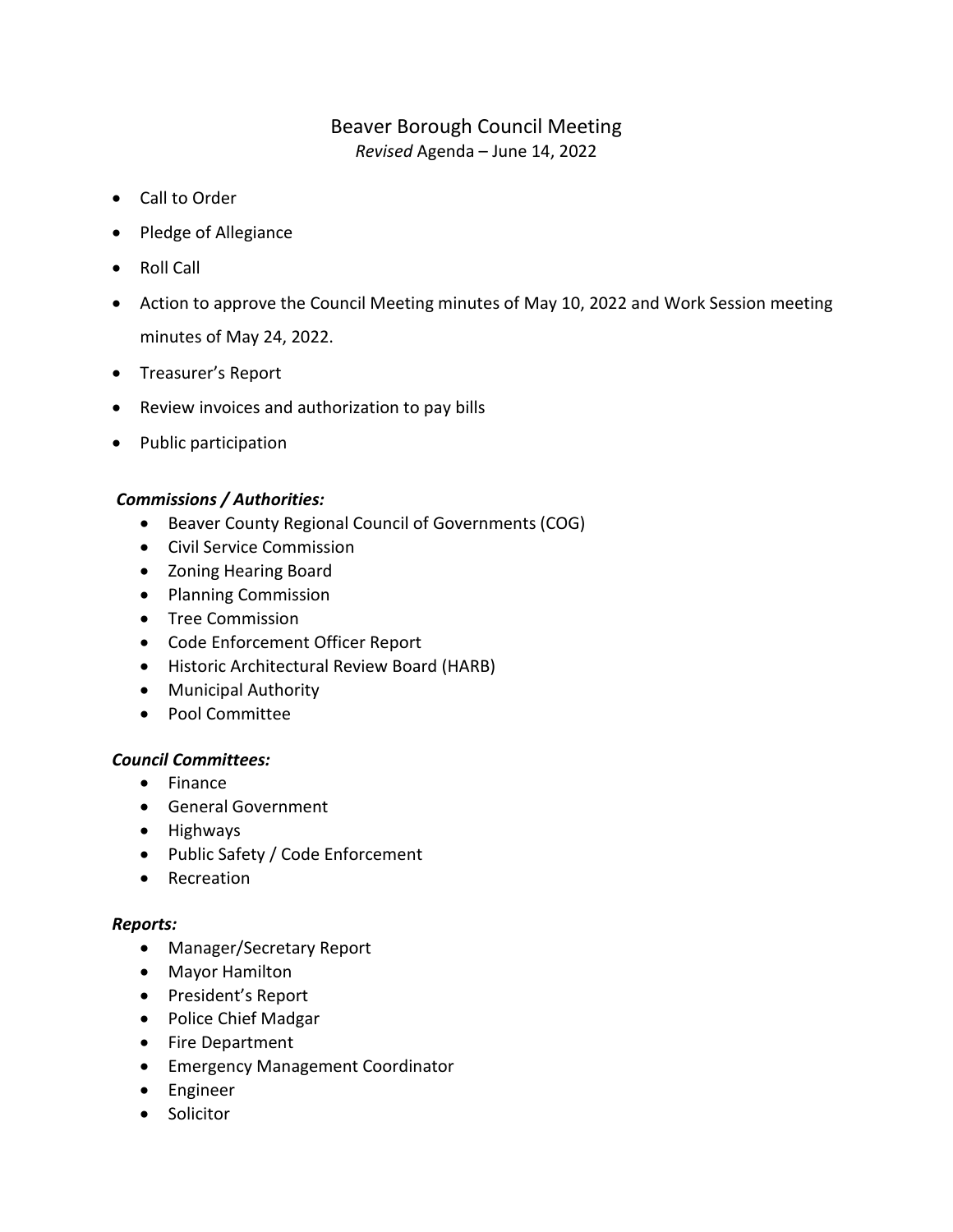#### *Motions:*

- 1. Memorandum of Understanding with the Beaver Pool Committee
- 2. Protech Asphalt Maintenance, Inc. Invoice for 2021 Road Paving Project
- 3. Protech Asphalt Maintenance, Inc. Invoice for Patchwork
- 4. Sale of Two Police Vehicles to City of Beaver Falls
- 5. Schematic Design of Bath House by Moshier Studio
- 6. Authorization to Advertise Public Hearing for Amendment to Zoning Ordinance
- 7. Terminate Contract with Joseph J. Brunner Inc. for Recycling Pickup
- 8. Progress Payment to DemEx, LLC for the "Remove and Regrade the Beaver Borough Municipal Pool Project"

#### *Adjournment*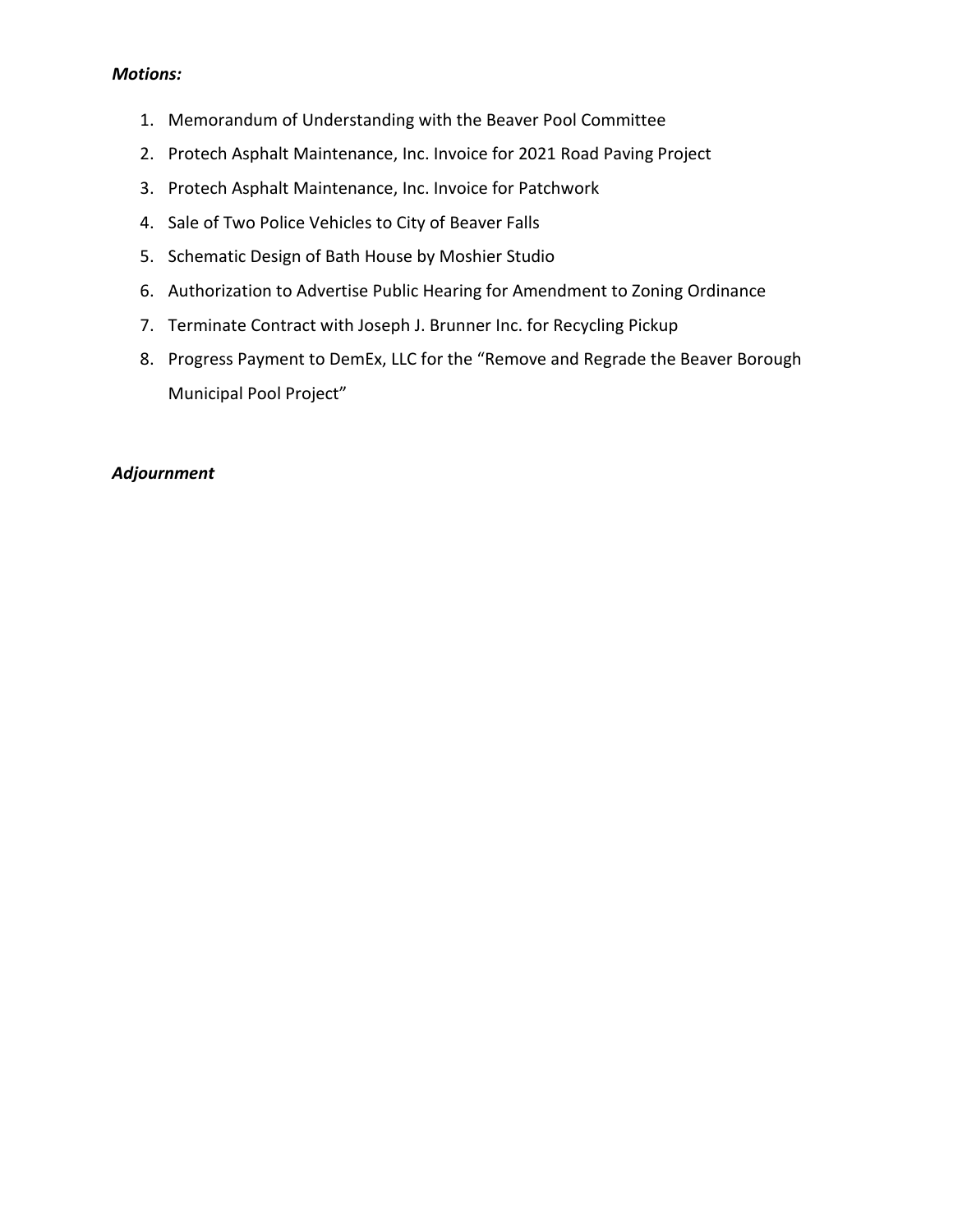## *Revised* June 14, 2022 Motions

- **1. Memorandum of Understanding with the Beaver Pool Committee** I move that Beaver Borough Council approve the attached Memorandum of Understanding with the Beaver Pool Committee. **Motion by: Alexander Andres Second:** Passed Failed Roll Call Vote **2. Protech Asphalt Maintenance, Inc. Invoice for 2021 Road Paving Project** Based on the Borough Engineer written recommendation dated June 5, 2022, I move that Beaver Borough Council approve the attached Protech Asphalt Maintenance, Inc. invoice dated May 13, 2022 in the amount of \$127,356.08 for the 2021 Road Paving Project. Columbia Gas has agreed to reimburse Beaver Borough 75% of this invoice. **Motion by**: Whitney Learn-Conjeski **Second**: Passed Failed Roll Call Vote
- **3. Protech Asphalt Maintenance, Inc. Invoice for Patchwork** Based on the Borough Engineer written recommendation via email dated June 10, 2022, I move that Beaver Borough Council approve the attached Protech Asphalt Maintenance, Inc. invoice dated June 6, 2022 in the amount of \$14,411.50 for asphalt road patchwork.

**Motion by**: Alex Sebastian **Second**: \_\_\_\_\_\_\_\_\_\_\_\_\_\_\_\_\_\_\_\_\_\_\_\_\_\_\_\_\_\_ Passed Failed Roll Call Vote

# **4. Sale of Two Police Vehicles to City of Beaver Falls**

I move that Beaver Borough sell two 2018 Ford Explorers (VIN's ending in 99511 and 21186) owned by the Borough and used by the Police Department to the City of Beaver Falls for \$19,000.00 each.

| <b>Motion by: Alex Sebastian</b> |        | Second:               |  |
|----------------------------------|--------|-----------------------|--|
| Passed                           | Failed | <b>Roll Call Vote</b> |  |